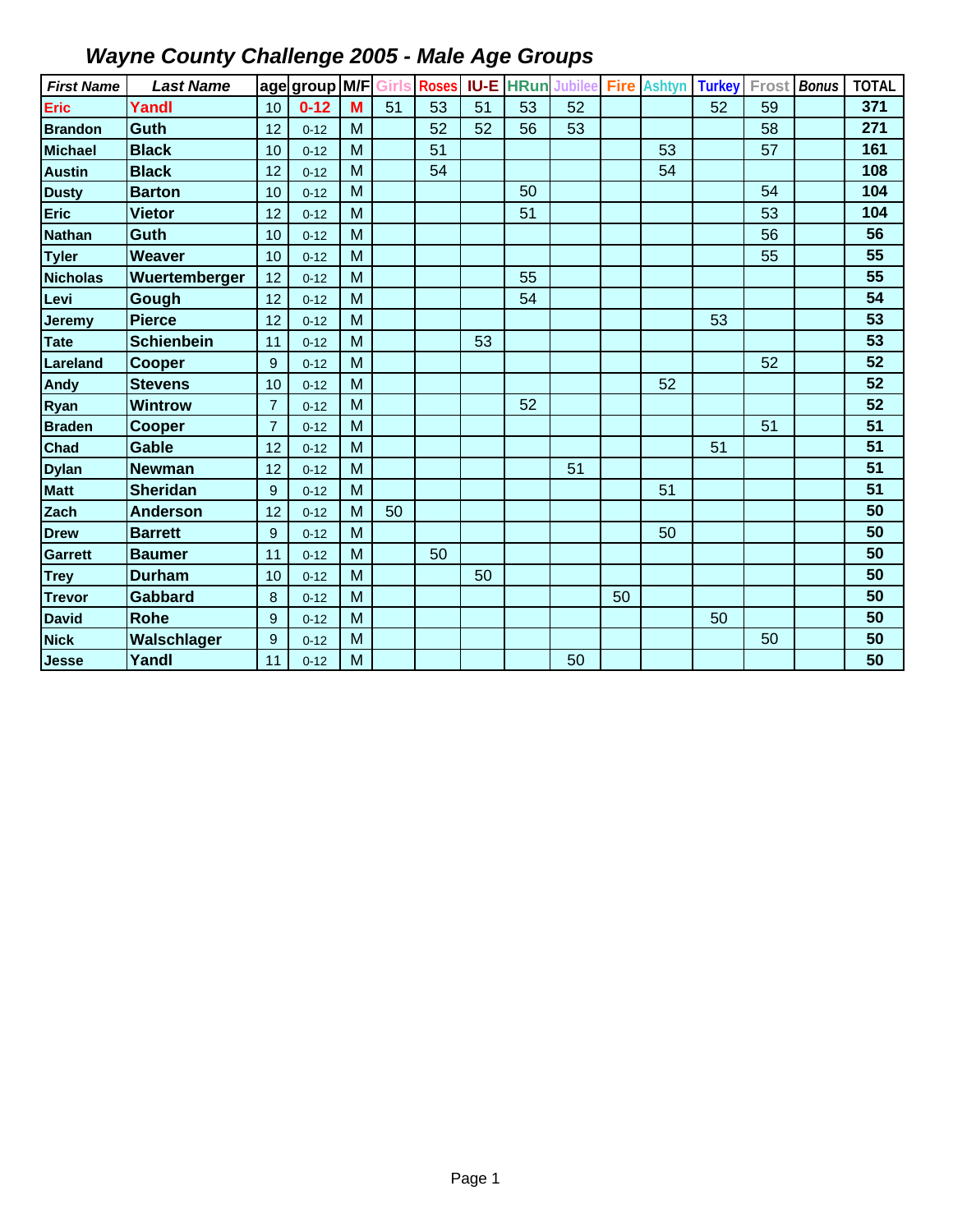| <b>First Name</b> | <b>Last Name</b> |    | age group M/F |   | <b>Girls</b> | <b>Roses</b>     |                 | <b>IU-E HRun</b> | <b>Jubilee</b>  | <b>Fire</b>     | <b>Ashtyn</b>   | <b>Turkey</b> | Frost           | <b>Bonus</b> | <b>TOTAL</b>    |
|-------------------|------------------|----|---------------|---|--------------|------------------|-----------------|------------------|-----------------|-----------------|-----------------|---------------|-----------------|--------------|-----------------|
| <b>Patrick</b>    | <b>Smith</b>     | 13 | $13 - 15$     | M | 53           | 57               | $\overline{52}$ | 56               | $\overline{53}$ | 51              | 54              | 54            | 55              | 47           | 532             |
| Jeremiah          | Vaughan          | 15 | $13 - 15$     | M |              | $\overline{118}$ | 132             | 64               |                 |                 |                 | 96            | 108             |              | 518             |
| Jake              | <b>Davidson</b>  | 15 | $13 - 15$     | M | 51           | 52               | 53              | 53               | 51              | 52              | 53              | 51            | 51              | 47           | 514             |
| Jordan            | Kearney          | 14 | $13 - 15$     | M | 54           | 56               | 58              | 57               | 52              |                 |                 |               |                 |              | 277             |
| Jonathan          | <b>Strong</b>    | 15 | $13 - 15$     | M |              | 51               | 54              | 54               |                 |                 |                 | 55            | 50              |              | 264             |
| <b>Brant</b>      | <b>Powell</b>    | 15 | $13 - 15$     | M |              | 63               | 61              | 62               |                 |                 |                 |               | 57              |              | 243             |
| <b>Nathaniel</b>  | <b>Mogle</b>     | 14 | $13 - 15$     | M |              | 62               | 60              | 61               |                 |                 |                 |               |                 |              | 183             |
| <b>Turner</b>     | <b>Ritchie</b>   | 14 | $13 - 15$     | M |              | $\overline{54}$  |                 | $\overline{55}$  |                 |                 |                 | 53            |                 |              | 162             |
| Jacob             | <b>Waltz</b>     | 14 | $13 - 15$     | M |              |                  |                 |                  |                 |                 | 52              | 50            | 52              |              | 154             |
| Zach              | <b>Burns</b>     | 14 | $13 - 15$     | M |              |                  | 59              | 60               |                 |                 |                 |               |                 |              | 119             |
| <b>Austin</b>     | Vanbastelaer     | 13 | $13 - 15$     | M | 55           | 59               |                 |                  |                 |                 |                 |               |                 |              | 114             |
| <b>Dylan</b>      | <b>Felty</b>     | 14 | $13 - 15$     | M |              | 55               | 56              |                  |                 |                 |                 |               |                 |              | 111             |
| <b>Daniel</b>     | Kanorr           | 14 | $13 - 15$     | M |              | 53               | 55              |                  |                 |                 |                 |               |                 |              | 108             |
| Jordan            | <b>Matheney</b>  | 13 | $13 - 15$     | M |              |                  | 50              |                  | $\overline{50}$ |                 |                 |               |                 |              | 100             |
| <b>Brad</b>       | <b>Fortuna</b>   | 14 | $13 - 15$     | M |              |                  |                 | 63               |                 |                 |                 |               |                 |              | 63              |
| <b>James</b>      | <b>Healton</b>   | 15 | $13 - 15$     | M |              |                  | 62              |                  |                 |                 |                 |               |                 |              | 62              |
| Jerrid            | <b>Hudson</b>    | 14 | $13 - 15$     | M |              | 61               |                 |                  |                 |                 |                 |               |                 |              | 61              |
| Paul              | <b>Russell</b>   | 14 | $13 - 15$     | M |              | 60               |                 |                  |                 |                 |                 |               |                 |              | 60              |
| Joe               | <b>Tolen</b>     | 15 | $13 - 15$     | M |              |                  |                 | 59               |                 |                 |                 |               |                 |              | $\overline{59}$ |
| Kevin             | <b>Bolser</b>    | 15 | $13 - 15$     | M |              |                  |                 | 58               |                 |                 |                 |               |                 |              | 58              |
| <b>Brian</b>      | Wuertemberger    | 13 | $13 - 15$     | M |              | 58               |                 |                  |                 |                 |                 |               |                 |              | $\overline{58}$ |
| <b>Dylan</b>      | <b>Bane</b>      | 13 | $13 - 15$     | M |              |                  | 57              |                  |                 |                 |                 |               |                 |              | 57              |
| <b>Tyler</b>      | <b>Maupin</b>    | 15 | $13 - 15$     | M |              |                  |                 |                  |                 |                 |                 |               | 56              |              | $\overline{56}$ |
| <b>Kurtis</b>     | Wesler           | 13 | $13 - 15$     | M |              |                  |                 |                  |                 |                 |                 |               | 54              |              | $\overline{54}$ |
| <b>Thomas</b>     | Wuertemberger    | 14 | $13 - 15$     | M |              |                  |                 |                  |                 |                 |                 |               | $\overline{53}$ |              | 53              |
| Kyle              | <b>Horner</b>    | 15 | $13 - 15$     | M |              |                  |                 | 52               |                 |                 |                 |               |                 |              | 52              |
| <b>Chris</b>      | <b>Kimmel</b>    | 14 | $13 - 15$     | M |              |                  |                 |                  |                 |                 |                 | 52            |                 |              | 52              |
| <b>Blair</b>      | <b>Smith</b>     | 14 | $13 - 15$     | M | 52           |                  |                 |                  |                 |                 |                 |               |                 |              | 52              |
| <b>David</b>      | <b>Black</b>     | 14 | $13 - 15$     | M |              |                  |                 |                  |                 |                 | $\overline{51}$ |               |                 |              | $\overline{51}$ |
| <b>Matthew</b>    | <b>Brennan</b>   | 14 | $13 - 15$     | M |              |                  | $\overline{51}$ |                  |                 |                 |                 |               |                 |              | $\overline{51}$ |
| Jordan            | <b>Dulany</b>    | 14 | $13 - 15$     | M |              |                  |                 | $\overline{51}$  |                 |                 |                 |               |                 |              | $\overline{51}$ |
| <b>Mitch</b>      | <b>Baumer</b>    | 14 | $13 - 15$     | M |              | 50               |                 |                  |                 |                 |                 |               |                 |              | $\overline{50}$ |
| Jordan            | <b>Fisher</b>    | 14 | $13 - 15$     | M | 50           |                  |                 |                  |                 |                 |                 |               |                 |              | 50              |
| Aaron             | <b>Myers</b>     | 13 | $13 - 15$     | M |              |                  |                 | 50               |                 |                 |                 |               |                 |              | 50              |
| <b>Nick</b>       | O'Maley          | 13 | $13 - 15$     | M |              |                  |                 |                  |                 |                 | 50              |               |                 |              | $\overline{50}$ |
| <b>Travis</b>     | Prater           | 13 | $13 - 15$     | M |              |                  |                 |                  |                 | $\overline{50}$ |                 |               |                 |              | $\overline{50}$ |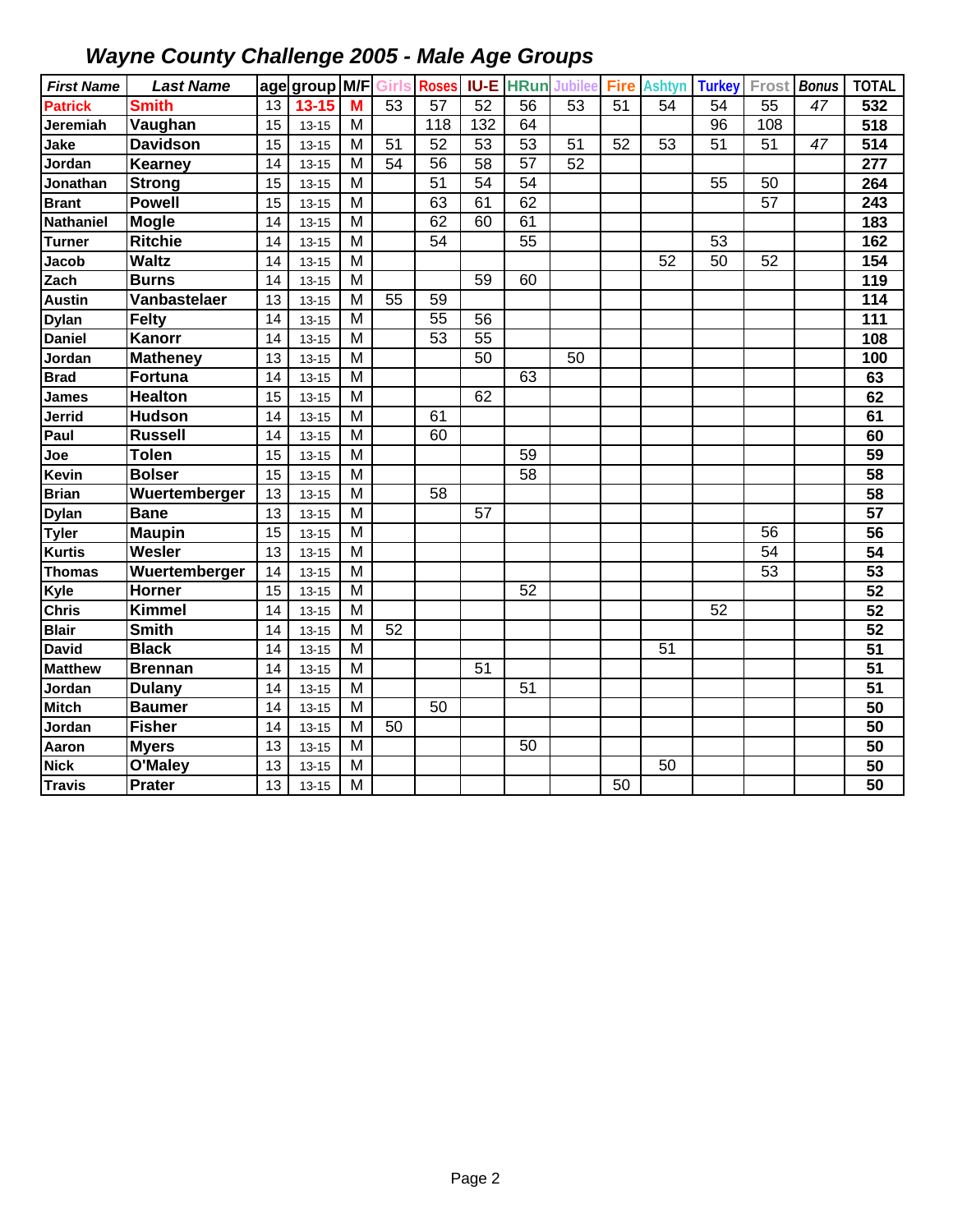| <b>First Name</b> | <b>Last Name</b>        |    | age group M/F Girls |           |    | <b>Roses</b> |    |                 | <b>IU-E HRun Jubilee Fire Ashtyn</b> |    | <b>Turkey</b>   |    | Frost Bonus | <b>TOTAL</b>    |
|-------------------|-------------------------|----|---------------------|-----------|----|--------------|----|-----------------|--------------------------------------|----|-----------------|----|-------------|-----------------|
| <b>Robert</b>     | <b>Holman</b>           | 18 | $16 - 18$           | M         | 88 |              |    | $\overline{71}$ |                                      |    | 135             | 57 |             | 351             |
| Joey              | <b>Nocton</b>           | 16 | $16 - 18$           | M         |    | 52           | 51 | 59              | 53                                   |    | $\overline{52}$ |    |             | 267             |
| <b>Curtis</b>     | <b>Krammes</b>          | 16 | $16 - 18$           | M         |    | 55           | 56 | 122             |                                      |    |                 |    |             | 233             |
| <b>Sean</b>       | <b>Kennedy</b>          | 18 | $16 - 18$           | M         |    |              | 54 | 70              | 54                                   |    |                 |    |             | 178             |
| Joe               | <b>Gibbs</b>            | 17 | $16 - 18$           | M         |    |              | 52 | 65              |                                      |    | 53              |    |             | 170             |
| <b>Brian</b>      | <b>Weddle</b>           | 16 | $16 - 18$           | M         |    |              | 53 | 63              |                                      |    |                 | 54 |             | 170             |
| <b>Dustin</b>     | <b>Thompson</b>         | 18 | $16 - 18$           | M         |    |              | 63 | 66              |                                      |    |                 |    |             | 129             |
| <b>Dustin</b>     | <b>Elliott</b>          | 18 | $16 - 18$           | M         |    |              |    | 64              |                                      |    |                 | 55 |             | 119             |
| <b>Corey</b>      | <b>Baker</b>            | 16 | $16 - 18$           | M         |    | 53           |    | 61              |                                      |    |                 |    |             | 114             |
| Zach              | <b>Todd</b>             | 16 | $16 - 18$           | M         |    | 56           | 55 |                 |                                      |    |                 |    |             | 111             |
| <b>Jeremy</b>     | <b>Johnson</b>          | 17 | $16 - 18$           | M         |    | 50           |    |                 | 51                                   |    |                 |    |             | 101             |
| Karl              | <b>Kurtz</b>            | 16 | $16 - 18$           | M         | 50 |              |    |                 | 50                                   |    |                 |    |             | 100             |
| <b>Eric</b>       | <b>Richardson</b>       | 18 | $16 - 18$           | M         |    |              |    |                 |                                      |    |                 | 83 |             | 83              |
| <b>Todd</b>       | <b>Lunsford</b>         | 16 | $16 - 18$           | M         |    |              |    | 69              |                                      |    |                 |    |             | 69              |
| <b>Casey</b>      | Whittington             | 17 | $16 - 18$           | M         |    |              |    | $\overline{68}$ |                                      |    |                 |    |             | 68              |
| <b>Donnie</b>     | <b>Pruitt</b>           | 17 | $16 - 18$           | M         |    |              |    | 67              |                                      |    |                 |    |             | 67              |
| <b>Casey</b>      | Green                   | 16 | $16 - 18$           | M         |    |              |    | 62              |                                      |    |                 |    |             | 62              |
| <b>Brandon</b>    | <b>Hart</b>             | 16 | $16 - 18$           | M         |    |              |    | 60              |                                      |    |                 |    |             | 60              |
| <b>Justin</b>     | <b>Harrison</b>         | 16 | $16 - 18$           | M         |    |              |    | 58              |                                      |    |                 |    |             | 58              |
| <b>Anthony</b>    | <b>May</b>              | 16 | $16 - 18$           | M         |    |              |    | $\overline{57}$ |                                      |    |                 |    |             | 57              |
| <b>Andrew</b>     | Fitzgibbon              | 18 | $16 - 18$           | M         |    |              |    |                 |                                      |    |                 | 56 |             | 56              |
| Ryan              | Stienbarger             | 16 | $16 - 18$           | M         |    |              |    | 56              |                                      |    |                 |    |             | 56              |
| <b>Brian</b>      | Whittington             | 18 | $16 - 18$           | M         |    |              |    | $\overline{55}$ |                                      |    |                 |    |             | 55              |
| <b>Jacob</b>      | <b>Conrad</b>           | 16 | $16 - 18$           | M         |    |              |    | 54              |                                      |    |                 |    |             | 54              |
| <b>Brandon</b>    | <b>Steffee</b>          | 18 | $16 - 18$           | M         |    | 54           |    |                 |                                      |    |                 |    |             | $\overline{54}$ |
| <b>Adrian</b>     | <b>Tucker</b>           | 16 | $16 - 18$           | M         |    |              |    |                 |                                      |    | 54              |    |             | 54              |
| <b>Mark</b>       | <b>Howell</b>           | 17 | $16 - 18$           | M         |    |              |    | 53              |                                      |    |                 |    |             | 53              |
| <b>Shane</b>      | <b>Soper</b>            | 18 | $16 - 18$           | M         |    |              |    |                 |                                      |    |                 | 53 |             | $\overline{53}$ |
| <b>Eddie</b>      | <b>Collis</b>           | 16 | $16 - 18$           | M         |    |              |    |                 | 52                                   |    |                 |    |             | 52              |
| <b>Ben</b>        | <b>Naseman</b>          | 18 | $16 - 18$           | M         |    |              |    | 52              |                                      |    |                 |    |             | 52              |
| <b>Carlton</b>    | <b>Stewart</b>          | 16 | $16 - 18$           | M         |    |              |    |                 |                                      | 52 |                 |    |             | 52              |
| <b>Casey</b>      | Wittington              | 17 | $16 - 18$           | M         |    |              |    |                 |                                      |    |                 | 52 |             | $\overline{52}$ |
| <b>Jesse</b>      | <b>Ballenger</b>        | 17 | $16 - 18$           | M         |    |              |    | 51              |                                      |    |                 |    |             | 51              |
| Evan              | <b>Blum</b>             | 17 | $16 - 18$           | M         | 51 |              |    |                 |                                      |    |                 |    |             | 51              |
| <b>Max</b>        | <b>Crumley-Effinger</b> | 18 | $16 - 18$           | M         |    |              |    |                 |                                      |    |                 | 51 |             | 51              |
| <b>Mike</b>       | <b>Maurer</b>           | 16 | $16 - 18$           | M         |    |              |    |                 |                                      | 51 |                 |    |             | 51              |
| <b>Alex</b>       | <b>Rouch</b>            | 18 | $16 - 18$           | M         |    |              |    |                 |                                      |    | 51              |    |             | 51              |
| Josh              | <b>Webb</b>             | 18 | $16 - 18$           | M         |    | 51           |    |                 |                                      |    |                 |    |             | 51              |
| <b>Travis</b>     | <b>Allen</b>            | 16 | $16 - 18$           | M         |    |              |    |                 |                                      |    | 50              |    |             | 50              |
| Josh              | <b>Bouley</b>           | 17 | $16 - 18$           | M         |    |              |    |                 |                                      |    |                 | 50 |             | 50              |
| <b>Chris</b>      | <b>Cutrer</b>           | 16 | $16 - 18$           | M         |    |              |    | 50              |                                      |    |                 |    |             | 50              |
| Jeff              | <b>Robertson</b>        | 18 | $16 - 18$           | M         |    |              | 50 |                 |                                      |    |                 |    |             | 50              |
| <b>Daniel</b>     | Schwegman               | 18 | $16 - 18$           | ${\sf M}$ |    |              |    |                 |                                      | 50 |                 |    |             | $\overline{50}$ |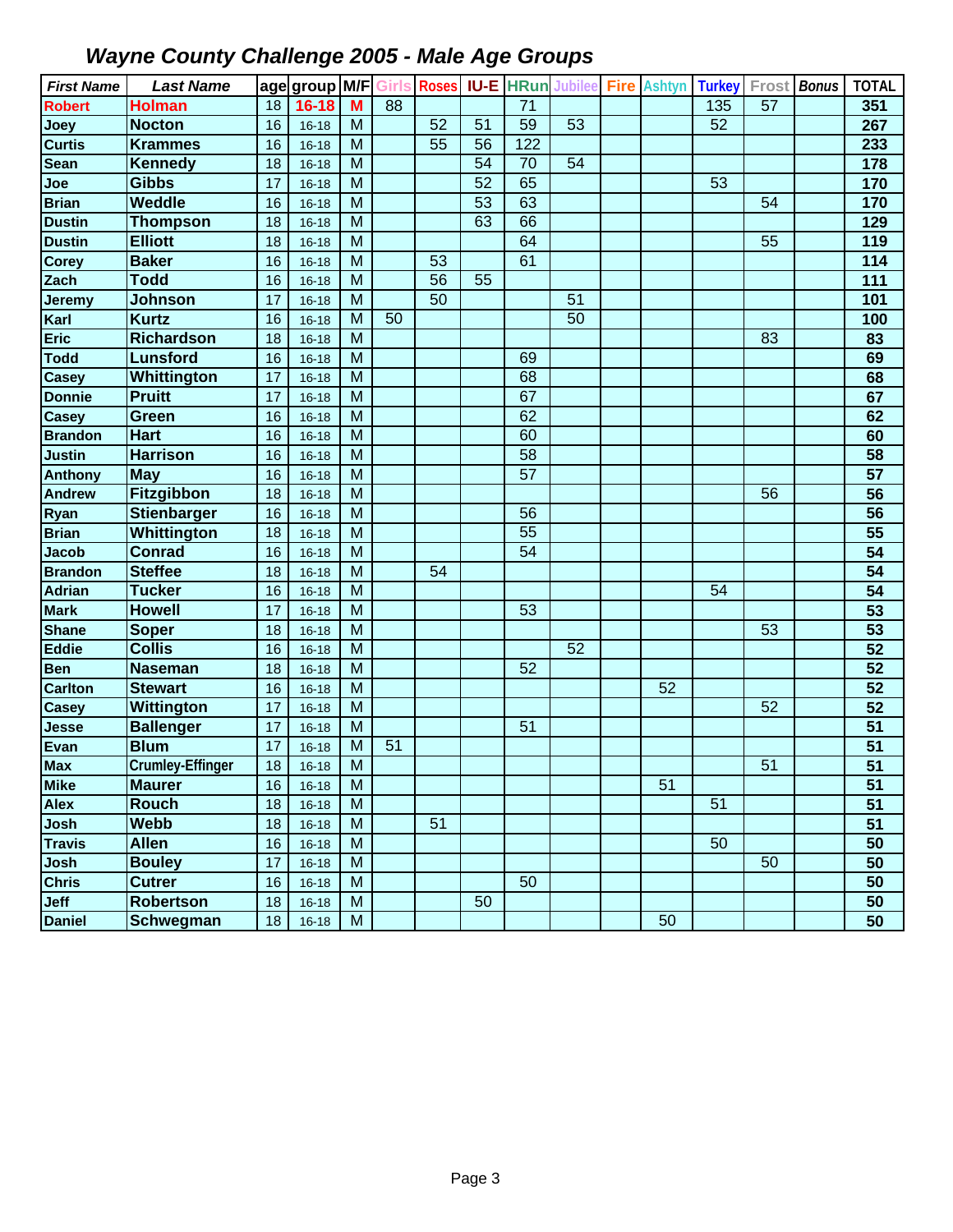| <b>First Name</b> | <b>Last Name</b>  |    | age group M/F Girls Roses |                |    |    |     | <b>IU-E HRun</b> | Jubilee Fire |    | <b>Ashtyn</b>   | <b>Turkey</b> | Frost           | <b>Bonus</b> | <b>TOTAL</b>     |
|-------------------|-------------------|----|---------------------------|----------------|----|----|-----|------------------|--------------|----|-----------------|---------------|-----------------|--------------|------------------|
| <b>Daniel</b>     | <b>Chew</b>       | 23 | 19-24                     | M              | 52 | 75 | 104 |                  | 78           | 77 | 64              | 54            |                 |              | 504              |
| Ashley            | <b>Stephen</b>    | 20 | 19-24                     | M              | 51 | 55 | 50  | 54               | 50           |    |                 | 52            |                 |              | 312              |
| <b>Eric</b>       | Wooldridge        | 22 | 19-24                     | M              |    |    | 86  | 133              |              |    |                 |               |                 |              | 219              |
| Jimmie            | Haager            | 24 | 19-24                     | M              |    |    |     |                  |              |    | 89              | 53            | 54              |              | 196              |
| Phillip           | <b>Holly</b>      | 20 | 19-24                     | M              |    |    |     | 159              |              |    |                 |               |                 |              | 159              |
| Walker            | Yane              | 21 | 19-24                     | M              |    |    |     |                  |              |    |                 |               | 157             |              | 157              |
| Vince             | <b>Taylor</b>     | 19 | 19-24                     | M              |    |    |     | 55               | 88           |    |                 |               |                 |              | $\overline{143}$ |
| Cody              | <b>Thompson</b>   | 20 | 19-24                     | M              |    | 56 | 51  |                  |              |    |                 |               |                 |              | 107              |
| Justin            | <b>Carmichael</b> | 24 | 19-24                     | M              | 50 | 53 |     |                  |              |    |                 |               |                 |              | 103              |
| <b>Brian</b>      | <b>Sailor</b>     | 19 | 19-24                     | M              |    |    |     |                  |              |    |                 | 50            | 51              |              | 101              |
| <b>Matthew</b>    | <b>Minor</b>      | 24 | 19-24                     | M              |    | 50 |     |                  |              |    |                 |               | 50              |              | 100              |
| Josh              | <b>Hickman</b>    | 20 | 19-24                     | M              |    | 45 |     |                  |              | 50 |                 |               |                 |              | 95               |
| Luke              | <b>Tyler</b>      | 19 | 19-24                     | M              |    |    |     | 82               |              |    |                 |               |                 |              | 82               |
| <b>Andrew</b>     | Ledman            | 19 | 19-24                     | M              |    |    |     | 56               |              |    |                 |               |                 |              | $\overline{56}$  |
| Adam              | <b>Putnam</b>     | 20 | 19-24                     | M              |    |    |     |                  |              |    |                 |               | 56              |              | 56               |
| <b>Mark</b>       | <b>Boylan</b>     | 19 | 19-24                     | M              |    |    |     |                  |              |    |                 |               | $\overline{55}$ |              | 55               |
| Christopher Hardy |                   | 20 | 19-24                     | M              |    | 54 |     |                  |              |    |                 |               |                 |              | 54               |
| Anthony           | <b>Bocock</b>     | 19 | 19-24                     | M              |    |    |     | 53               |              |    |                 |               |                 |              | $\overline{53}$  |
| <b>Nick</b>       | <b>Buckalew</b>   | 21 | 19-24                     | M              |    |    |     |                  |              |    |                 |               | 53              |              | 53               |
| Zachery           | <b>Mannini</b>    | 23 | 19-24                     | M              |    |    |     |                  |              |    |                 |               | 52              |              | 52               |
| Ryan              | <b>Meyers</b>     | 19 | 19-24                     | M              |    |    |     | 52               |              |    |                 |               |                 |              | 52               |
| Kole              | <b>Myers</b>      | 19 | 19-24                     | M              |    | 52 |     |                  |              |    |                 |               |                 |              | 52               |
| <b>Chandler</b>   | Dethy             | 21 | 19-24                     | M              |    |    |     | 51               |              |    |                 |               |                 |              | 51               |
| Adam              | <b>Klemme</b>     | 20 | 19-24                     | M              |    | 51 |     |                  |              |    |                 |               |                 |              | 51               |
| Reuben            | <b>McCracken</b>  | 21 | 19-24                     | $\overline{M}$ |    |    |     |                  |              |    |                 | 51            |                 |              | $\overline{51}$  |
| <b>Nathan</b>     | <b>Sheets</b>     | 19 | 19-24                     | M              |    |    |     |                  |              |    | 51              |               |                 |              | 51               |
| <b>Ernie</b>      | Cougill           | 20 | 19-24                     | M              |    |    |     |                  |              |    | $\overline{50}$ |               |                 |              | 50               |
| John              | Gennett           | 21 | 19-24                     | M              |    |    |     | 50               |              |    |                 |               |                 |              | 50               |

| <b>First Name</b> | <b>Last Name</b>     |    | age group M/FT |   |    |    |    | s Roses IU-E HRun Jubilee |    |    | <b>Fire Ashtyn</b> | <b>Turkey</b> | Frost | <b>Bonus</b> | <b>TOTAL</b> |
|-------------------|----------------------|----|----------------|---|----|----|----|---------------------------|----|----|--------------------|---------------|-------|--------------|--------------|
| <b>Kevin</b>      | Lingg                | 29 | $25 - 29$      | M | 50 |    | 50 | 51                        | 50 | 51 | 52                 | 51            | 54    |              | 409          |
| <b>Matt</b>       | <b>Sheard</b>        | 27 | 25-29          | M |    | 50 | 51 | 53                        | 51 |    |                    |               | 55    |              | 260          |
| Jon               | Tabor                | 27 | $25 - 29$      | M |    |    |    |                           |    |    |                    | 113           |       |              | 113          |
| Luke              | <b>Leavitt</b>       | 28 | $25 - 29$      | M |    |    |    | 52                        |    |    |                    |               | 57    |              | 109          |
| Joseph            | <b>Merchanthouse</b> | 25 | $25 - 29$      | M |    | 51 |    |                           |    |    |                    |               | 56    |              | 107          |
| <b>Newell</b>     | <b>Pledger-Shinn</b> | 25 | 25-29          | M |    |    |    |                           |    |    |                    | 50            | 53    |              | 103          |
| <b>David</b>      | <b>DeSmidt</b>       | 29 | $25 - 29$      | M |    |    |    |                           |    |    |                    | 52            |       |              | 52           |
| Lance             | <b>Fowler</b>        | 27 | 25-29          | M |    |    |    |                           |    |    |                    |               | 52    |              | 52           |
| <b>Mark</b>       | <b>Shirkey</b>       | 29 | $25 - 29$      | M |    |    |    |                           |    | 52 |                    |               |       |              | 52           |
| <b>Charles</b>    | <b>Depew</b>         | 28 | 25-29          | M |    |    |    |                           |    |    | 51                 |               |       |              | 51           |
| <b>Brett</b>      | <b>Guiley</b>        | 28 | $25 - 29$      | M | 51 |    |    |                           |    |    |                    |               |       |              | 51           |
| Ray               | <b>Witt</b>          | 29 | 25-29          | M |    |    |    |                           |    |    |                    |               | 51    |              | 51           |
| Josh              | <b>Chenowith</b>     | 26 | $25 - 29$      | M |    |    |    |                           |    | 50 |                    |               |       |              | 50           |
| <b>Shane</b>      | <b>Haney</b>         | 27 | 25-29          | M |    |    |    | 50                        |    |    |                    |               |       |              | 50           |
| Greg              | <b>Turner</b>        | 25 | $25 - 29$      | M |    |    |    |                           |    |    | 50                 |               |       |              | 50           |
| <b>Eric</b>       | <b>Zacatelco</b>     | 25 | 25-29          | M |    |    |    |                           |    |    |                    |               | 50    |              | 50           |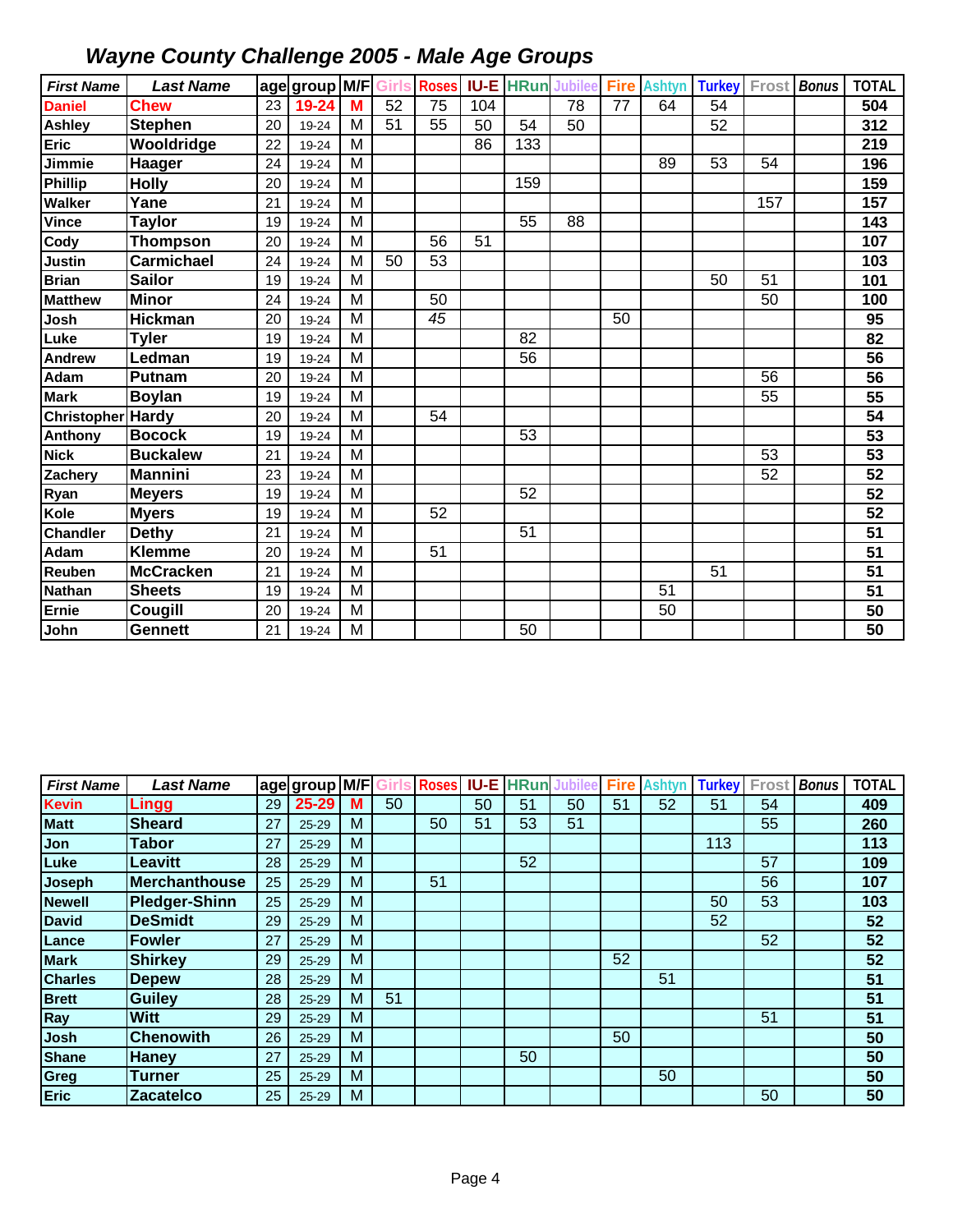| <b>First Name</b> | <b>Last Name</b>  |    | age group M/F Girls Roses |   |     |    |    | <b>IU-E HRun</b> | <b>Jubilee</b> | <b>Fire</b> | <b>Ashtyn</b> | <b>Turkey</b> | Frost | <b>Bonus</b> | <b>TOTAL</b>    |
|-------------------|-------------------|----|---------------------------|---|-----|----|----|------------------|----------------|-------------|---------------|---------------|-------|--------------|-----------------|
| Jeff              | <b>Beckman</b>    | 33 | 30-34                     | M |     | 55 | 54 | 55               | 51             | 51          | 50            | 55            | 52    |              | 423             |
| <b>Todd</b>       | Zimmerman         | 32 | 30-34                     | M |     | 57 |    | 56               |                | 52          | 51            | 57            | 55    |              | 328             |
| <b>Donald</b>     | <b>Riffle</b>     | 34 | 30-34                     | M | 50  | 52 | 51 | 53               | 50             | 50          |               |               |       |              | 306             |
| Aaron             | <b>Wolpert</b>    | 32 | 30-34                     | M | 101 |    |    |                  |                |             |               |               | 132   |              | 233             |
| Shawn             | <b>Miller</b>     | 32 | 30-34                     | M | 52  | 56 |    |                  |                |             |               | 56            |       |              | 164             |
| James             | Day               | 34 | 30-34                     | М |     | 54 | 53 |                  |                |             |               | 51            |       |              | 158             |
| Doug              | <b>Philbeck</b>   | 31 | 30-34                     | м |     | 51 | 50 | 52               |                |             |               |               |       |              | 153             |
| Jay               | <b>Hinshaw</b>    | 32 | 30-34                     | M |     | 50 |    |                  |                |             |               | 50            | 50    |              | 150             |
| Kory              | George            | 32 | 30-34                     | M |     |    |    |                  |                |             |               | 58            | 56    |              | 114             |
| <b>Chris</b>      | <b>Bragdon</b>    | 33 | 30-34                     | M |     |    |    |                  |                |             |               | 53            | 51    |              | 104             |
| <b>Robert</b>     | <b>Spencer</b>    | 33 | 30-34                     | M |     |    | 55 |                  |                |             |               |               |       |              | 55              |
| <b>Matt</b>       | Cox               | 30 | 30-34                     | M |     |    |    |                  |                |             |               |               | 54    |              | 54              |
| <b>Cris</b>       | <b>Fink</b>       | 33 | 30-34                     | M |     |    |    |                  |                |             |               | 54            |       |              | 54              |
| Kevin             | <b>Turner</b>     | 31 | 30-34                     | M |     |    |    | 54               |                |             |               |               |       |              | 54              |
| James             | <b>Malkemus</b>   | 32 | 30-34                     | M |     | 53 |    |                  |                |             |               |               |       |              | 53              |
| <b>Mike</b>       | Shipman           | 34 | 30-34                     | M |     |    |    |                  |                |             |               |               | 53    |              | 53              |
| <b>Scott</b>      | Olsen             | 32 | 30-34                     | M |     |    |    |                  |                |             |               | 52            |       |              | 52              |
| Richardo          | <b>Studebaker</b> | 32 | 30-34                     | M |     |    | 52 |                  |                |             |               |               |       |              | 52              |
| Josh              | <b>Carter</b>     | 31 | 30-34                     | М | 51  |    |    |                  |                |             |               |               |       |              | 51              |
| Jim               | <b>Toth</b>       | 30 | 30-34                     | M |     |    |    | 51               |                |             |               |               |       |              | 51              |
| Ben               | <b>Ousley</b>     | 31 | 30-34                     | M |     |    |    | 50               |                |             |               |               |       |              | $\overline{50}$ |

| <b>First Name</b> | <b>Last Name</b>   |    | age group M/F Girls |                |                 | <b>Roses</b> |     | <b>IU-E HRun</b> | Jubilee | <b>Fire</b> | <b>Ashtyn</b> | <b>Turkey</b>   |                 | Frost Bonus | <b>TOTAL</b>    |
|-------------------|--------------------|----|---------------------|----------------|-----------------|--------------|-----|------------------|---------|-------------|---------------|-----------------|-----------------|-------------|-----------------|
| <b>Cecil</b>      | <b>Franke</b>      | 37 | 35-39               | M              | 114             | 148          | 144 | 187              | 100     | 101         |               | 162             | 193             |             | 1149            |
| <b>Terry</b>      | Yandl              | 39 | 35-39               | M              | 65              | 92           | 58  | 61               | 63      | 91          | 116           | 81              | 66              | 47          | 740             |
| <b>Kevin</b>      | <b>Shelley</b>     | 39 | 35-39               | M              | $\overline{50}$ | 50           | 52  | 50               | 50      | 50          | 53            | $\overline{51}$ | 56              | 47          | 509             |
| <b>Holmes</b>     | <b>Finch</b>       | 39 | 35-39               | M              | 52              | 54           | 56  | 56               | 53      | 52          |               | 56              | 63              |             | 442             |
| <b>Mark</b>       | <b>Van Buskirk</b> | 37 | 35-39               | M              | 51              | 55           | 57  | 54               |         |             |               | 52              | 62              |             | 331             |
| Jeff              | <b>Cooley</b>      | 37 | 35-39               | M              |                 | 53           | 55  | 58               | 52      | 53          |               | 57              |                 |             | 328             |
| <b>Jimmy</b>      | <b>Hisle</b>       | 37 | 35-39               | M              |                 |              |     | 60               |         | 54          |               | 60              | 64              |             | 238             |
| Ira               | <b>Means</b>       | 38 | 35-39               | M              |                 | 52           |     | $\overline{52}$  |         |             | 54            |                 | 58              |             | 216             |
| <b>Brad</b>       | <b>Pitcher</b>     | 35 | 35-39               | M              |                 | 51           | 54  | 53               |         |             |               |                 |                 |             | 158             |
| John              | <b>Dils</b>        | 35 | 35-39               | M              |                 |              |     |                  |         |             | 79            | 59              |                 |             | 138             |
| <b>Bret</b>       | Van Poppel         | 35 | 35-39               | $\overline{M}$ |                 | 129          |     |                  |         |             |               |                 |                 |             | 129             |
| <b>Wayne</b>      | <b>Price</b>       | 39 | 35-39               | M              |                 |              |     | 57               |         |             |               |                 | 61              |             | 118             |
| <b>Troy</b>       | <b>Michael</b>     | 39 | 35-39               | $\overline{M}$ |                 |              |     | $\overline{55}$  |         |             |               | 54              |                 |             | 109             |
| <b>Neal</b>       | <b>Baker</b>       | 36 | 35-39               | M              |                 | 45           |     | 59               |         |             |               |                 |                 |             | 104             |
| Jeff              | <b>Caldron</b>     | 35 | 35-39               | M              |                 |              |     |                  |         |             |               |                 | 67              |             | 67              |
| <b>Scott</b>      | <b>Pierson</b>     | 35 | 35-39               | M              |                 |              |     |                  |         |             |               |                 | 65              |             | 65              |
| <b>Brooke</b>     | <b>Bales</b>       | 35 | 35-39               | M              |                 |              |     |                  |         |             |               |                 | 60              |             | 60              |
| <b>Mario</b>      | Lamantia           | 35 | 35-39               | M              |                 |              |     |                  |         |             |               |                 | $\overline{59}$ |             | 59              |
| <b>Jerry</b>      | Oaks, Jr.          | 35 | 35-39               | M              |                 |              |     |                  |         |             |               | 58              |                 |             | 58              |
| Todd              | <b>Shriker</b>     | 38 | 35-39               | M              |                 |              |     |                  |         |             |               |                 | 57              |             | 57              |
| <b>Chuck</b>      | <b>Beheler</b>     | 38 | 35-39               | M              |                 |              |     |                  |         |             |               |                 | 55              |             | $\overline{55}$ |
| <b>Matthew</b>    | <b>Smarelli</b>    | 38 | 35-39               | M              |                 |              |     |                  |         |             |               | 55              |                 |             | 55              |
| <b>Brian</b>      | Weaver             | 36 | 35-39               | M              |                 |              |     |                  |         |             |               |                 | 54              |             | 54              |
| <b>Jerry</b>      | <b>Jones</b>       | 37 | 35-39               | M              |                 |              | 53  |                  |         |             |               |                 |                 |             | 53              |
| <b>Steve</b>      | Laird              | 39 | 35-39               | M              |                 |              |     |                  |         |             |               |                 | 53              |             | $\overline{53}$ |
| Ralph             | <b>Pierce</b>      | 39 | 35-39               | M              |                 |              |     |                  |         |             |               | 53              |                 |             | 53              |
| Lareland          | Cooper, Sr.        | 36 | 35-39               | M              |                 |              |     |                  |         |             |               |                 | 52              |             | $\overline{52}$ |
| Jeff              | <b>Sheridan</b>    | 38 | 35-39               | M              |                 |              |     |                  |         |             | 52            |                 |                 |             | $\overline{52}$ |
| John              | <b>Becht</b>       | 37 | 35-39               | M              |                 |              | 51  |                  |         |             |               |                 |                 |             | 51              |
| <b>Harry</b>      | <b>Holtsclaw</b>   | 37 | 35-39               | M              |                 |              |     |                  |         | 51          |               |                 |                 |             | 51              |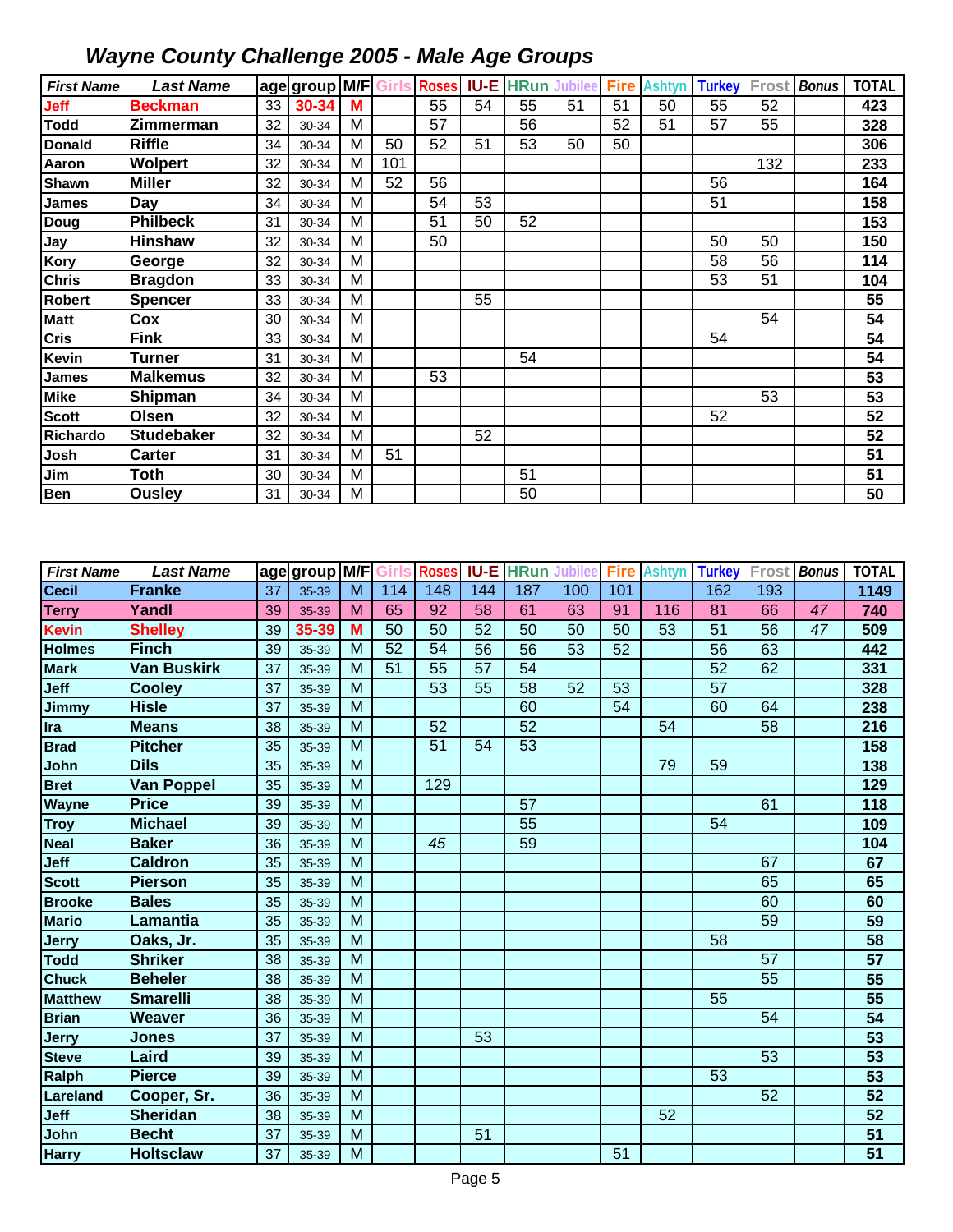| <b>First Name</b>   | <b>Last Name</b>                 |          | age group M/F Girls |        |                 |                 |             |                     | <b>Roses IU-E HRun Jubilee</b> |                 | <b>Fire Ashtyn</b> | Turkey Frost Bonus |       |              | <b>TOTAL</b>    |
|---------------------|----------------------------------|----------|---------------------|--------|-----------------|-----------------|-------------|---------------------|--------------------------------|-----------------|--------------------|--------------------|-------|--------------|-----------------|
| Jim                 | <b>Keene</b>                     | 39       | 35-39               | M      |                 |                 |             |                     |                                |                 | $\overline{51}$    |                    |       |              | 51              |
| <b>Mark</b>         | <b>Shafer</b>                    | 36       | 35-39               | M      |                 |                 |             |                     | 51                             |                 |                    |                    |       |              | 51              |
| Ken                 | Walschlager                      | 38       | 35-39               | M      |                 |                 |             |                     |                                |                 |                    |                    | 51    |              | 51              |
| <b>Rick</b>         | <b>Wilson</b>                    | 38       | 35-39               | M      |                 |                 |             | 51                  |                                |                 |                    |                    |       |              | 51              |
| Leo                 | Cordova                          | 37       | 35-39               | M      |                 |                 |             |                     |                                |                 |                    |                    | 50    |              | 50              |
| <b>Bob</b>          | <b>Dunwoody</b>                  | 38       | 35-39               | M      |                 |                 |             |                     |                                |                 | 50                 |                    |       |              | 50              |
| <b>Daniel</b>       | <b>Perry</b>                     | 35       | 35-39               | M      |                 |                 | 50          |                     |                                |                 |                    |                    |       |              | $\overline{50}$ |
| <b>Mike</b>         | <b>Spivey</b>                    | 35       | 35-39               | M      |                 |                 |             |                     |                                |                 |                    | 50                 |       |              | 50              |
| <b>First Name</b>   | <b>Last Name</b>                 |          | age group M/F       |        | Girls           | <b>Roses</b>    | <b>IU-E</b> | <b>HRun</b> Jubilee |                                | <b>Fire</b>     | <b>Ashtyn</b>      | <b>Turkey</b>      | Frost | <b>Bonus</b> | <b>TOTAL</b>    |
| <b>Steve</b>        | <b>Walkotte</b>                  | 41       | 40-44               | M      | $\overline{57}$ | 56              | 56          | 59                  | 54                             | 54              | 57                 | 61                 | 63    | 47           | 564             |
| <b>Thomas</b>       | Hale                             | 44       | 40-44               | M      | 54              | 53              | 53          | 54                  | $\overline{52}$                | 51              | 53                 | 55                 | 55    | 47           | 527             |
| Jeff                | <b>Smith</b>                     | 42       | 40-44               | M      |                 | $\overline{55}$ | 55          | 56                  | $\overline{53}$                | $\overline{52}$ | 55                 | $\overline{57}$    | 59    |              | 442             |
| Jim                 | <b>Davidson</b>                  | 42       | 40-44               | M      | 56              |                 | 57          | 58                  | 55                             | 53              | 56                 |                    | 60    |              | 395             |
| Walter              | <b>Hickman</b>                   | 44       | 40-44               | M      | $\overline{53}$ | $\overline{51}$ | 52          | 53                  |                                | 50              |                    |                    |       |              | 259             |
| Peter               | Cox                              | 43       | 40-44               | M      |                 | $\overline{57}$ |             | 60                  |                                |                 |                    | 58                 | 62    |              | 237             |
| William             | <b>Black</b>                     | 43       | 40-44               | M      | $\overline{55}$ | 54              |             |                     |                                |                 | 52                 |                    | 52    |              | 213             |
| Rod                 | <b>Waltz</b>                     | 44       | 40-44               | M      |                 |                 |             |                     |                                |                 | 54                 | 51                 | 56    |              | 161             |
| <b>Brian</b>        | Guth                             | 40       | 40-44               | M      |                 | 52              |             |                     | $\overline{51}$                |                 |                    |                    | 54    |              | 157             |
| Bill                | <b>Haber</b>                     | 43       | 40-44               | M      |                 |                 |             | 61                  |                                |                 |                    |                    | 64    |              | 125             |
| Craig               | <b>Lunsford</b>                  | 44       | 40-44               | M      |                 | 58              |             |                     |                                |                 |                    |                    | 61    |              | 119             |
| Paul                | <b>Medvin</b>                    | 44       | 40-44               | M      |                 | 59              | 58          |                     |                                |                 |                    |                    |       |              | 117             |
| <b>Darrin</b>       | <b>Dolehanty</b>                 | 42       | 40-44               | M      |                 |                 |             |                     |                                |                 |                    | 56                 | 58    |              | 114             |
| <b>Mike</b>         | <b>Hefner</b>                    | 43       | 40-44               | M      |                 |                 | 54          | 55                  |                                |                 |                    |                    |       |              | 109             |
| <b>Vince</b>        | <b>Punzo</b>                     | 44       | 40-44               | M      |                 |                 |             |                     |                                |                 |                    | 53                 | 53    |              | 106             |
| <b>Frank</b>        | <b>Donahue</b>                   | 44       | 40-44               | M      | 51              |                 |             |                     |                                |                 |                    |                    | 51    |              | 102             |
| <b>Brian</b>        | <b>Massey</b>                    | 42       | 40-44               | M      |                 |                 |             | 51                  |                                | 50              |                    |                    |       |              | 101             |
| <b>Miles</b>        | <b>McDonald</b>                  | 41       | 40-44               | M      |                 |                 | 50          |                     | 50                             |                 |                    |                    |       |              | 100             |
| Ken                 | <b>Zarbock</b>                   | 44       | 40-44               | M      | 50              | 50              |             |                     |                                |                 |                    |                    |       |              | 100             |
| <b>Chuck</b>        | <b>Harrison</b>                  | 42       | 40-44               | M      |                 |                 |             |                     |                                |                 |                    | 62                 |       |              | 62              |
| <b>Mark</b>         | <b>Senefeld</b>                  | 42       | 40-44               | M      |                 |                 |             |                     |                                |                 |                    | 60                 |       |              | 60              |
| Greg                | <b>Hill</b>                      | 43       | 40-44               | M      |                 |                 |             |                     |                                |                 |                    | 59                 |       |              | 59              |
| <b>Todd</b>         | <b>Baker</b>                     | 40       | 40-44               | M      |                 |                 |             | 57                  |                                |                 |                    |                    |       |              | 57              |
| <b>Mike</b>         | <b>Duvall</b>                    | 41       | 40-44               | M      |                 |                 |             |                     |                                |                 |                    |                    | 57    |              | 57              |
| Kenneth             | Wedig                            | 40       | 40-44               | M      |                 |                 |             |                     |                                | 55              |                    |                    |       |              | 55              |
| John                | Kenny                            | 44       | 40-44               | M      |                 |                 |             |                     |                                |                 |                    | 54                 |       |              | 54              |
| <b>Michael</b>      | <b>Baumer</b>                    | 40       | 40-44               | M      | 52              |                 |             |                     |                                |                 |                    |                    |       |              | 52              |
| <b>Allen</b>        | Howell                           | 43       | 40-44               | M      |                 |                 |             | 52                  |                                |                 |                    |                    |       |              | 52              |
| Johnathan           | <b>Hudnall</b>                   | 44       | 40-44               | M      |                 |                 |             |                     |                                |                 |                    | 52                 |       |              | 52              |
| <b>Brad</b>         | <b>Barrett</b>                   | 43       | 40-44               | M      |                 |                 |             |                     |                                |                 | 51                 |                    |       |              | 51              |
| George              | <b>Durham</b>                    | 40       | 40-44               | M<br>M |                 |                 | 51          |                     |                                |                 |                    |                    |       |              | 51              |
| <b>Bill</b>         | <b>Basley</b><br><b>Blansett</b> | 43       | 40-44               |        |                 |                 |             |                     |                                |                 |                    |                    | 50    |              | 50<br>50        |
| Jeff<br><b>Brad</b> | Lambright                        | 44<br>40 | 40-44<br>40-44      | M<br>M |                 |                 |             |                     |                                |                 | 50                 | 50                 |       |              | 50              |
| John                | <b>Murphy</b>                    | 44       | 40-44               | M      |                 |                 |             | 50                  |                                |                 |                    |                    |       |              | 50              |
|                     |                                  |          |                     |        |                 |                 |             |                     |                                |                 |                    |                    |       |              |                 |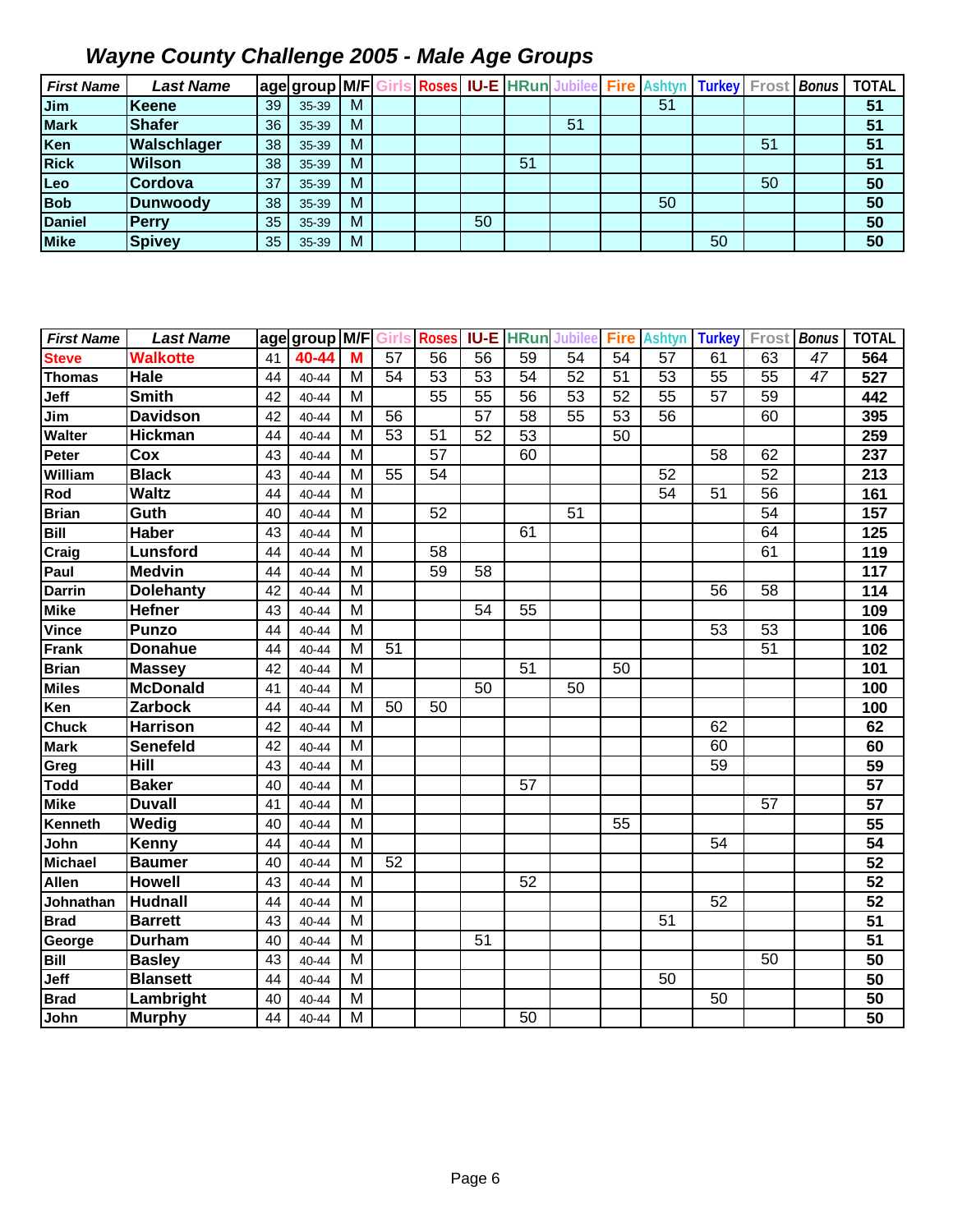| <b>First Name</b> | <b>Last Name</b> |    | age group M/F Girls |   |                 | <b>Roses</b>    | <b>IU-E</b> | <b>HRun</b>     | <b>Jubilee</b>  | <b>Fire</b> | <b>Ashtyn</b> | <b>Turkey</b> | Frost | <b>Bonus</b> | <b>TOTAL</b>    |
|-------------------|------------------|----|---------------------|---|-----------------|-----------------|-------------|-----------------|-----------------|-------------|---------------|---------------|-------|--------------|-----------------|
| <b>Joseph</b>     | <b>Parker</b>    | 48 | 45-49               | M | 84              | 59              | 76          | 63              | 73              | 74          | 106           | 61            | 62    | 47           | 705             |
| <b>Dale</b>       | Bolser           | 45 | 45-49               | M | 59              | 58              | 58          | 60              | 54              | 64          | 57            | 60            | 59    | 47           | 576             |
| <b>Richard</b>    | <b>Chew</b>      | 48 | 45-49               | M | 57              | 56              | 56          | 61              | 53              | 54          | 56            | 59            | 60    | 47           | 559             |
| Joe               | <b>Nocton</b>    | 49 | 45-49               | M | 55              | 53              | 54          | 53              | 51              | 51          | 54            | 56            | 55    | 47           | 529             |
| <b>Andy</b>       | <b>Smittkamp</b> | 45 | 45-49               | M | $\overline{51}$ | 50              | 52          | 51              | 50              | 50          | 52            | 51            | 51    | 47           | 505             |
| <b>Bob</b>        | <b>Covington</b> | 49 | 45-49               | M | $\overline{56}$ | 54              | 50          | $\overline{57}$ | $\overline{52}$ | 52          | 55            |               |       |              | 376             |
| <b>Mark</b>       | <b>Sheard</b>    | 46 | 45-49               | M | 58              | 57              | 57          | 59              |                 |             |               | 55            | 58    |              | 344             |
| <b>Keith</b>      | Runyon           | 46 | 45-49               | M | $\overline{53}$ | $\overline{52}$ | 53          |                 |                 |             |               | 53            | 53    |              | 264             |
| <b>Brad</b>       | Whited           | 46 | 45-49               | M | 52              | 51              |             | 52              |                 |             | 53            |               |       |              | 208             |
| <b>Terry</b>      | <b>Dryden</b>    | 46 | 45-49               | M |                 |                 |             | 55              |                 |             |               | 54            | 54    |              | 163             |
| Rex               | <b>Fields</b>    | 47 | 45-49               | M |                 |                 | 51          | 54              |                 |             |               |               | 57    |              | 162             |
| <b>Mike</b>       | <b>Ballard</b>   | 45 | 45-49               | M |                 |                 |             |                 |                 |             | 50            | 50            | 50    |              | 150             |
| <b>Bill</b>       | Leveridge        | 49 | 45-49               | M |                 |                 |             |                 |                 | 53          |               |               | 61    |              | 114             |
| <b>Dave</b>       | <b>Mikesell</b>  | 47 | 45-49               | M |                 |                 |             | 56              |                 |             |               |               | 56    |              | $\frac{1}{12}$  |
| <b>Rick</b>       | <b>Moody</b>     | 46 | 45-49               | M |                 |                 |             | 62              |                 |             |               |               |       |              | 62              |
| <b>Mark</b>       | <b>Barton</b>    | 49 | 45-49               | M |                 |                 |             | 58              |                 |             |               |               |       |              | 58              |
| Tim               | <b>Grant</b>     | 49 | 45-49               | M |                 |                 |             |                 |                 |             |               | 58            |       |              | 58              |
| <b>Mark</b>       | Griffith         | 46 | 45-49               | M |                 |                 |             |                 |                 |             |               | 57            |       |              | $\overline{57}$ |
| William           | <b>House</b>     | 48 | 45-49               | M |                 | 55              |             |                 |                 |             |               |               |       |              | 55              |
| Jon               | Rauschenbach     | 48 | 45-49               | M |                 |                 | 55          |                 |                 |             |               |               |       |              | 55              |
| <b>Steve</b>      | <b>Mathews</b>   | 45 | 45-49               | M | 54              |                 |             |                 |                 |             |               |               |       |              | 54              |
| <b>Dean</b>       | <b>Corder</b>    | 46 | 45-49               | M |                 |                 |             |                 |                 |             |               |               | 52    |              | 52              |
| <b>Kip</b>        | Gable            | 48 | 45-49               | M |                 |                 |             |                 |                 |             |               | 52            |       |              | 52              |
| <b>David</b>      | Wetzel           | 47 | 45-49               | M |                 |                 |             |                 |                 |             | 51            |               |       |              | 51              |
| <b>David</b>      | <b>Cleveland</b> | 47 | 45-49               | M |                 |                 | 50          |                 |                 |             |               |               |       |              | 50              |
| <b>Dick</b>       | <b>Fisher</b>    | 49 | 45-49               | M | 50              |                 |             |                 |                 |             |               |               |       |              | 50              |
| <b>Mark</b>       | <b>Stevenson</b> | 45 | 45-49               | M |                 |                 |             | 50              |                 |             |               |               |       |              | 50              |

| <b>First Name</b> | <b>Last Name</b>  |    | age group M/F Girls |   |    | <b>Roses</b> |    | <b>IU-E HRun</b> | <b>Jubilee</b> | <b>Fire</b> | <b>Ashtyn</b> | <b>Turkey</b> | Frost | <b>Bonus</b> | <b>TOTAL</b>    |
|-------------------|-------------------|----|---------------------|---|----|--------------|----|------------------|----------------|-------------|---------------|---------------|-------|--------------|-----------------|
| <b>Doug</b>       | <b>Myers</b>      | 50 | 50-54               | M | 50 | 55           | 56 | 57               | 51             | 54          | 53            | 55            | 57    | 47           | 535             |
| <b>Michael</b>    | <b>King</b>       | 50 | 50-54               | M | 51 | 51           | 53 | 45               | 50             | 52          | 51            | 53            | 53    | 42           | 501             |
| <b>Bob</b>        | <b>Gibbs</b>      | 53 | 50-54               | M |    |              | 55 | 60               |                | 55          | 54            | 58            | 61    |              | 343             |
| Dana              | Reihman           | 51 | 50-54               | М | 52 | 54           |    | 56               |                |             | 52            | 56            | 58    |              | 328             |
| Gary              | Rodefeld          | 52 | 50-54               | M | 54 | 56           |    | 58               |                |             |               | 57            | 59    |              | 284             |
| <b>Thomas</b>     | <b>Sheard</b>     | 51 | 50-54               | M | 53 | 53           | 54 |                  |                |             |               | 54            | 54    |              | 268             |
| <b>David</b>      | <b>Eilar</b>      | 52 | 50-54               | M |    | 50           | 52 | 55               |                |             |               |               | 55    |              | 212             |
| <b>Richard</b>    | <b>Barton</b>     | 52 | 50-54               | M |    |              |    | 59               |                |             |               |               | 56    |              | 115             |
| Pat               | <b>Thomas</b>     | 51 | 50-54               | M |    | 50           |    |                  |                |             |               |               | 60    |              | 110             |
| Jim               | <b>Robertson</b>  | 54 | 50-54               | M |    |              | 51 |                  |                | 53          |               |               |       |              | 104             |
| Tom               | <b>Carrico</b>    | 52 | 50-54               | M |    |              |    | 53               |                |             | 50            |               |       |              | 103             |
| Jerry             | <b>Vietor</b>     | 50 | 50-54               | M |    |              |    | 50               |                |             |               |               | 52    |              | 102             |
| Ron               | <b>Seats</b>      | 52 | 50-54               | M |    |              |    |                  |                |             |               | 59            |       |              | 59              |
| <b>Neil</b>       | Poppendeck        | 53 | 50-54               | M |    |              |    | 54               |                |             |               |               |       |              | 54              |
| Kevin             | Harry             | 52 | 50-54               | M |    |              |    |                  |                |             |               | 52            |       |              | 52              |
| <b>Bill</b>       | Pflum             | 54 | 50-54               | M |    | 52           |    |                  |                |             |               |               |       |              | 52              |
| Jim               | <b>Tolen</b>      | 53 | 50-54               | M |    |              |    | 52               |                |             |               |               |       |              | 52              |
| Roger             | Curry             | 51 | 50-54               | M |    |              |    |                  |                |             |               |               | 51    |              | 51              |
| John              | <b>Fortuna</b>    | 54 | 50-54               | M |    |              |    | 51               |                |             |               |               |       |              | $\overline{51}$ |
| <b>Dave</b>       | <b>Hensley</b>    | 54 | 50-54               | M |    |              |    |                  |                |             |               | 51            |       |              | $\overline{51}$ |
| Gary              | <b>Stout</b>      | 53 | 50-54               | M |    |              |    |                  |                | 51          |               |               |       |              | 51              |
| Gary              | <b>Falconbury</b> | 54 | 50-54               | M |    |              |    |                  |                |             |               | 50            |       |              | 50              |
| Daryl             | Lane              | 54 | 50-54               | M |    |              |    |                  |                | 50          |               |               |       |              | 50              |
| <b>Neil</b>       | <b>Sabine</b>     | 52 | 50-54               | M |    |              | 50 |                  |                |             |               |               |       |              | 50              |
| Robin             | Wood              | 52 | 50-54               | M |    |              |    |                  |                |             |               |               | 50    |              | 50              |